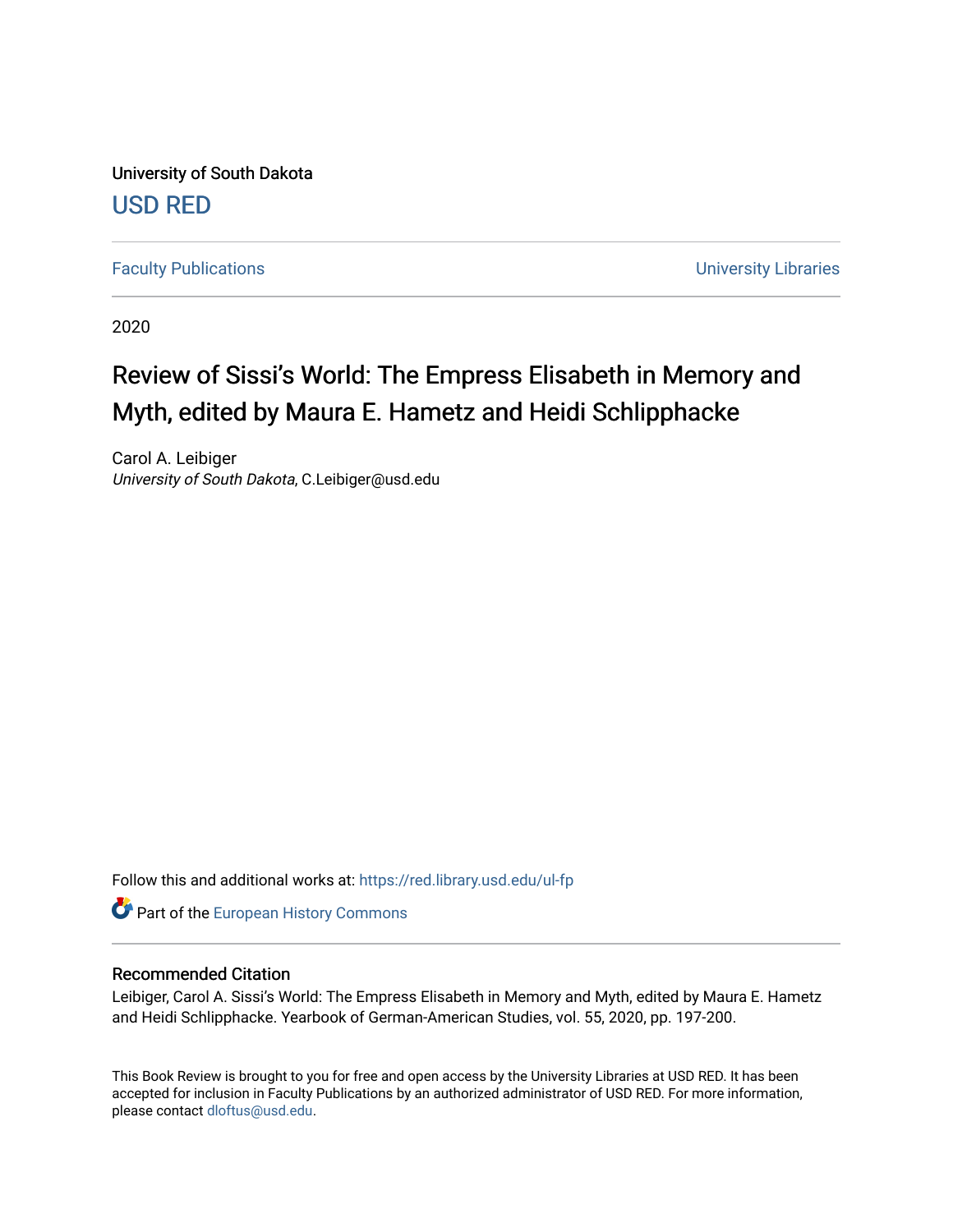## **Sissi's World: The Empress Elisabeth in Memory and Myth.**

*Edited by Maura E. Hametz and Heidi Schlipphacke. New Directions in German Studies 22. New York/London: Bloomsbury Academic, 2018. xiv + 393 pp. \$130.00.*

*Sissi's World* considers the elusive Elisabeth, Empress of Austria and Queen of Hungary, exploring her continuing popularity and resonance across diverse cultures. The book consists of two sections comprising fourteen essays. "Memory" examines "physical representations of Elisabeth…as a historical figure [that] reimagine her…in time and space"; "Myth," treats "depictions of Elisabeth [that] reconfigure [her] in the modern world" (23). Contributors hail from Austria, China, Hungary, Slovenia, Switzerland, and the United States, representing a range of disciplines including art history, literature, history, popular culture, as well as film, tourism, and fashion studies.

In their introductory essay, the editors note that the historical Empress' frequent absences made her an empty signifier, affording space for the construct Sissi, a figure "reimagined," "reconstructed," or "reconfigured" across time and space (23). The essays assign Sissi multiple, seemingly conflicting personas: as an inspiration for artistic or cultural production, as an individual associated with or inhabiting real or imagined spaces, as an object of cultural appropriation and economic exploitation, and as a model of empowerment and agency.

Most contributors examine Elisabeth/Sissi as a source of artistic inspiration. In "Encounters: Ulrike Truger, Elisabeth—Zwang—Flucht—Freiheit, 1998/99," Christiane Hertel examines Truger's three-in-one sculpture embodying Elisabeth's flight from imperial constraints, noting ironically that flight can also represent constraint. Olivia Gruber Florek's "Empress Elisabeth and the Painting of Modern Life" focuses on Elisabeth's photograph collection of the Parisian *demimonde* and its influence on Wintherthaler's famous portrait, positioning Elisabeth as a producer of culture who "shap[ed] her own representation" (138). In "Karl Lagerfeld and the Elisabeth Myth," Carolin Maikler discusses a photography book and a short video in which fashion designer Lagerfeld presents Elisabeth in love with both Achilles and Franz Josef, depicting the empress' agency while exploiting her to market Lagerfeld's current fashion lines. Kate Thomas' "Fat, Thin, Sad: Victoria, Sissi, Diana and the Fate of Wax Queens" focuses on the public consumption of royal female bodies as pop culture icons, suggesting that the nonstop public gaze caused these women to "[lose] their singular selves in service of imperial multitudes" (350).

Two contributors examine the German *Sissi* films starring Romy Schneider (1955-57) through the lens of queer theory. Heidi Schlipphacke's "Melancholy Empress: Queering Empire in Ernst Marischka's Sissi Films," a revision of her 2010 article in *Screen*, pinpoints the films' subversion of the conventions of regressive *Heimatfilme* through queering class, nationality, and gender, offering post-World War II audiences escape from guilt and "suspension of mourning" (242). In "Sisi: A Double Reflection on a "Queer Icon," Susanne Hochreiter aligns the *Sissi* films with drag performances such Michael Herbig's *Sissi* parodies. The films employ camp and parody, enabling Sissi to reject heteronormativity, assert autonomy, and exercise control over her body.

Two essays examine works loosely based on Elisabeth. Anita McChesney's "Imagining Austria: Myths of 'Sisi' and National Identity in Lilian Faschinger's *Wiener Passion*" applies a postcolonial lens, positing a semi-factual, semi-mythical empress that unifies an imagined community. In "Cocteau's Queen: Sissi Between Legend, Spectacle, and History in L'Aigle à deux têtes," Elizabeth Black demonstrates how the film, based loosely on Elisabeth's life,